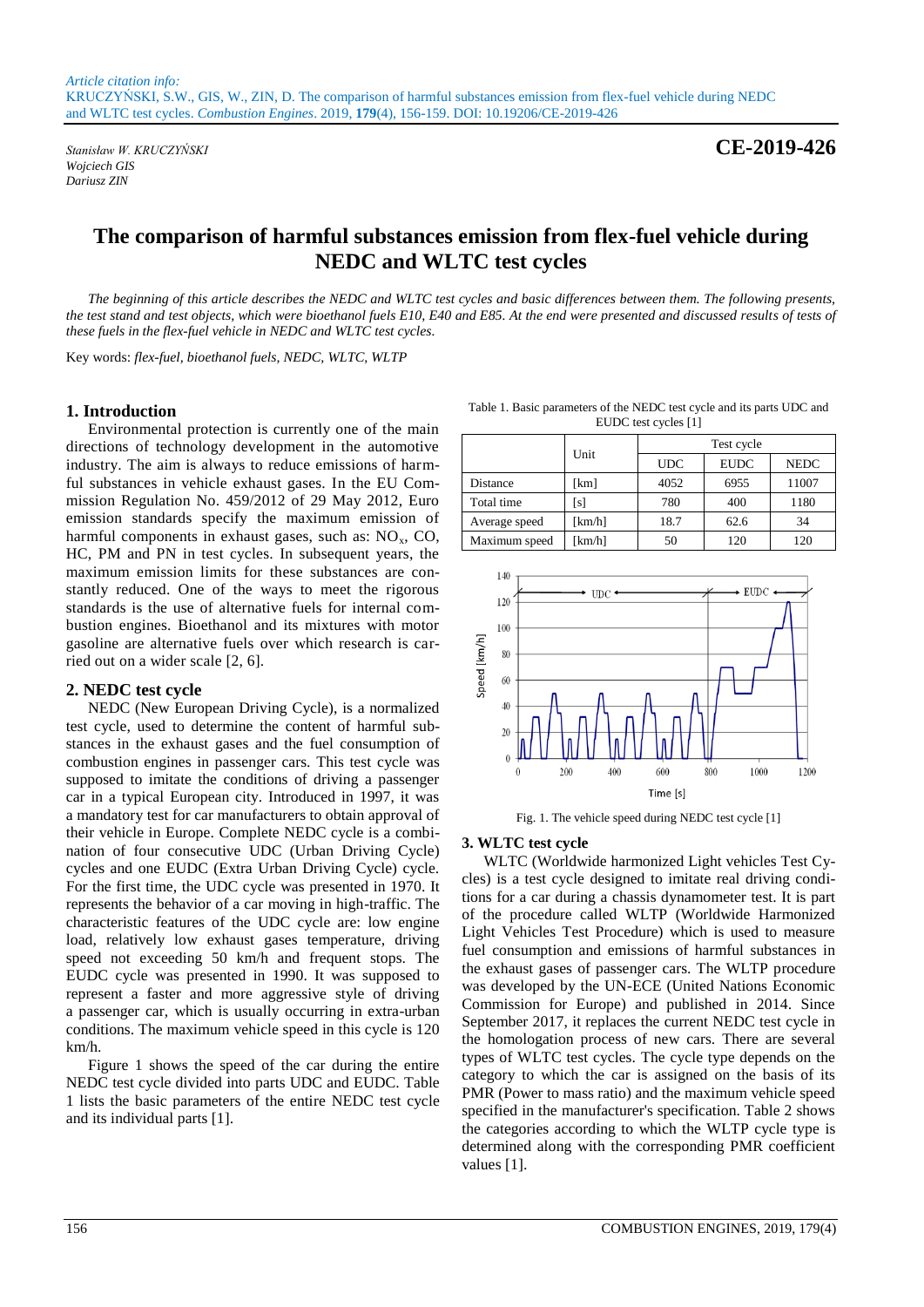| $\frac{1}{2}$ |                    |                 |  |  |
|---------------|--------------------|-----------------|--|--|
| Category      | PMR, W/kg          | v_max, km/h     |  |  |
| 3b            | PMR > 34           | v max $\ge$ 120 |  |  |
| 3a            |                    | v max $< 120$   |  |  |
|               | $34 \geq PMR > 22$ |                 |  |  |
|               | PMR < 22           |                 |  |  |

Table 2. WLTC test cycle categories with corresponding PMR coefficients and maximum speed values [1]

The vast majority of cars in Europe qualify for category 3b. The test cycle of this category is divided into four phases. Each phase has different range of vehicle speed (small, medium, high, very high). Figure 1 shows the course of the car speed during the WLTC category 3b test cycle divided into individual phases.



Fig. 2. The speed of the car during the WLTC category 3b cycle with the division into phases [1]

#### **4. Test stand description**

The tests were carried out on a chassis dynamometer at the Institute of Motor Transport in Warsaw. The research object was a Ford Focus passenger car. The vehicle has a spark-ignition engine with a displacement volume of 1798  $\text{cm}^3$ , factory equipped with a Flex Fuel system that allows it to operate on bioethanol fuels with a maximum bioethanol content of 85% (v/v). Before starting the tests, the vehicle's engine was warmed up to operating temperature.

The benchmark emission tests (Fig. 3) were carried out on a 2-roller chassis dynamometer 2PT220EX type, manufactured by Jaroš with two rollers with a diameter of 372 mm, with electric simulation of motion resistance and mechanical simulation of inertia placed in the low temperature chamber. This dynamometer allows the examination of vehicles (also at ambient temperature up to  $-14^{\circ}$ C) with the following parameters:

- maximum net power on wheels up to 220 kW,
- maximum speed of 130/200 km/h,
- pressure on the drive axle up to 2400 kg,
- drive for one axle or more than one axis with the possibility of disconnecting the drive,
- maximum wheelbase of the drive axle: 2100 mm,
- maximum vehicle height 2900 mm, maximum distance of the rear drive axle from the front of the car 5000 mm.

The engine of the tested vehicle was powered by composed bioethanol fuels E10, E40 and E85. Table 3 presents the basic parameters of the mentioned fuels.



Fig. 3. The benchmark tests

Table 3. Basic parameters of E10, E40 and E85 fuels

|                                | E10                  | E40                       | E85                    |
|--------------------------------|----------------------|---------------------------|------------------------|
| Research octane<br>number, RON | 95                   | 101                       | 105                    |
| Heat value                     | $42 \text{ MJ/dm}^3$ | $30.6$ MJ/dm <sup>3</sup> | $22.7 \text{ MJ/dm}^3$ |
| Density                        | $730 \text{ kg/m}^3$ | $751 \text{ kg/m}^3$      | 782.2 $\text{kg/m}^3$  |
| Bioethanol content             | 10%                  | 40%                       | 85%                    |

## **5. Test results**

Figures 4 and 5 present the results of emission measurements of  $NO<sub>x</sub>$  and CO respectively from the vehicle tested in NEDC and WLTC test cycles, the engine of which was powered sequentially by E10, E40 and E85. In the graphs, it can be observed that the higher content of bioethanol in the fuel makes that the tested vehicle emitted less  $NO<sub>x</sub>$  and CO in the exhaust gases. In WLTC test cycle, reduction in emissions when using E85 fuel was about 7% for  $NO<sub>x</sub>$  and about 13% for CO compared to E10 fuel. For both  $NO<sub>x</sub>$  and CO, the emission value in the WLTC test cycle increases significantly compared to emissions in the NEDC cycle. The biggest change can be observed for  $NO<sub>x</sub>$ emissions when fueled with E40, the value of this emission from the WLTC cycle increases by approx. 175% compared to the NEDC cycle.



Fig. 4.  $NO<sub>x</sub>$  emission values from a vehicle with a SI engine powered by E10, E40 and E85 fuel in the NEDC and WLTC test cycle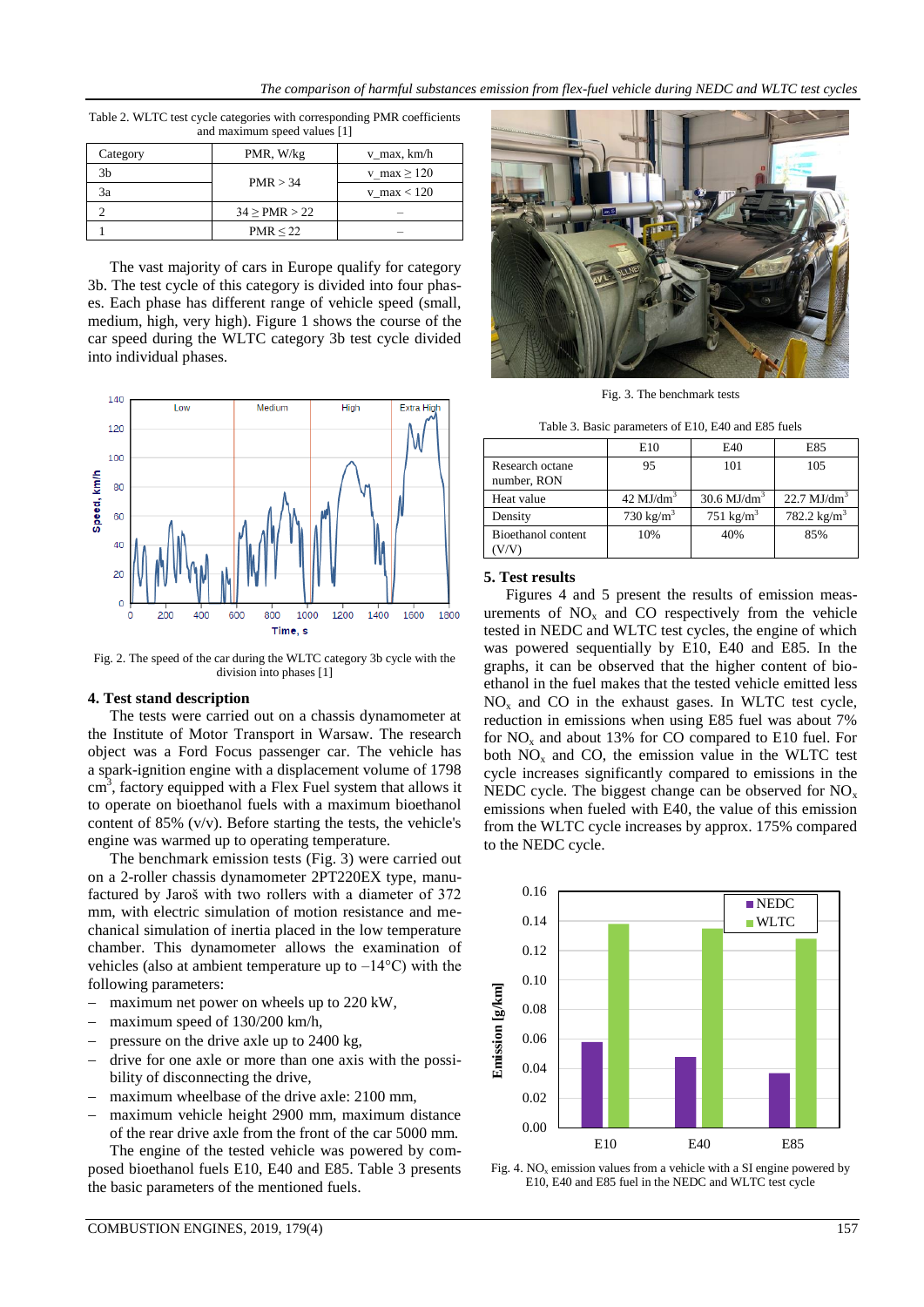

Fig. 5. CO emission values from a vehicle with a SI engine powered by E10, E40 and E85 fuel in the NEDC and WLTC test cycle

Figures 6 and 7 present the results of emission measurements of THC and  $CO<sub>2</sub>$  respectively from the vehicle tested in NEDC and WLTC test cycles, the engine of which was powered sequentially by E10, E40 and E85. Analyze of THC emission measurements has shown a reduction in THC emissions along with an increase in bioethanol content in the fuel. In the WLTC test cycle, with the E85 fuel, the THC emission was about 9% lower compared to the THC emission with the E10 fuel supply. The impact of bioethanol content in fuel on the value of  $CO<sub>2</sub>$  emissions was lower than in the emissions of previously discussed substances. In WLTC test cycle, with E85 fuel supply, the  $CO<sub>2</sub>$  emission value was about 5% lower compared to  $CO<sub>2</sub>$ emission values when fueled with E10 fuel. For each of the tested fuels in the WLTC test cycle, the THC emission value was significantly higher compared to the values of these emissions in the NEDC test cycle. For E85 fuel, THC



Fig. 6. THC emission values from a vehicle with a SI engine powered by E10, E40 and E85 fuel in the NEDC and WLTC test cycle



Fig. 7. CO<sub>2</sub> emission values from a vehicle with a SI engine powered by E10, E40 and E85 fuel in the NEDC and WLTC test cycle

emission in the WLTC test cycle was about 91% higher than the THC emissions in the NEDC test cycle. In the case of  $CO<sub>2</sub>$  emissions, the type of test cycle did not have a significant impact on their values.

Figure 8 shows the consumption values of E10, E40 and E85 fuels by the vehicle engine tested in NEDC and WLTC cycles. The higher content of bioethanol in the fuel caused its higher consumption. Such regularity occurred both in the NEDC and WLTC test cycles. The difference between consumption of E10 fuel and consumption of E85 fuel in the WLTC test cycle was about 37%. The results of fuel consumption measurements in the WLTC test cycle have higher values than in the NEDC test cycle for the corresponding fuels.



Fig. 8. Fuel consumption of a vehicle with a SI engine powered by E10, E40 and E85 fuel in the NEDC and WLTC test cycle

#### **6. Summary**

On the basis of the conducted research, it is possible to notice a significant (even over  $100\%$ ) increase in NO<sub>x</sub>, CO and THC emissions in the WLTC test cycle in comparison